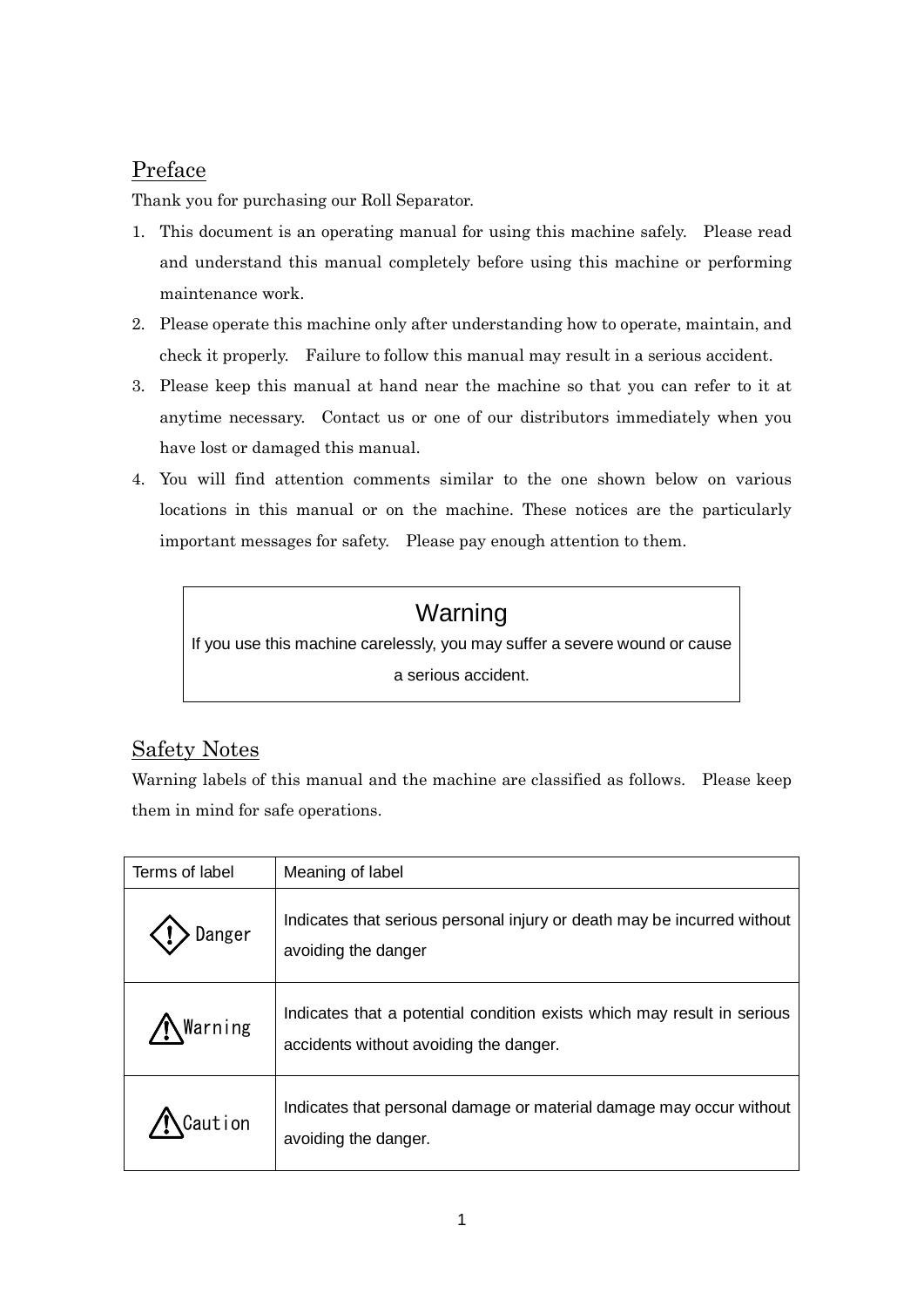These safety standards include precautions to prevent dangerous conditions.

As some dangers indicated with any types of label may actually result in a more serious accident, please do not fail to follow the instructions of these labels.

\*DO NOT ALLOW ANYONE OTHER THAN PROPERLY TRAINED STAFF TO OPERATE THIS MACHINE.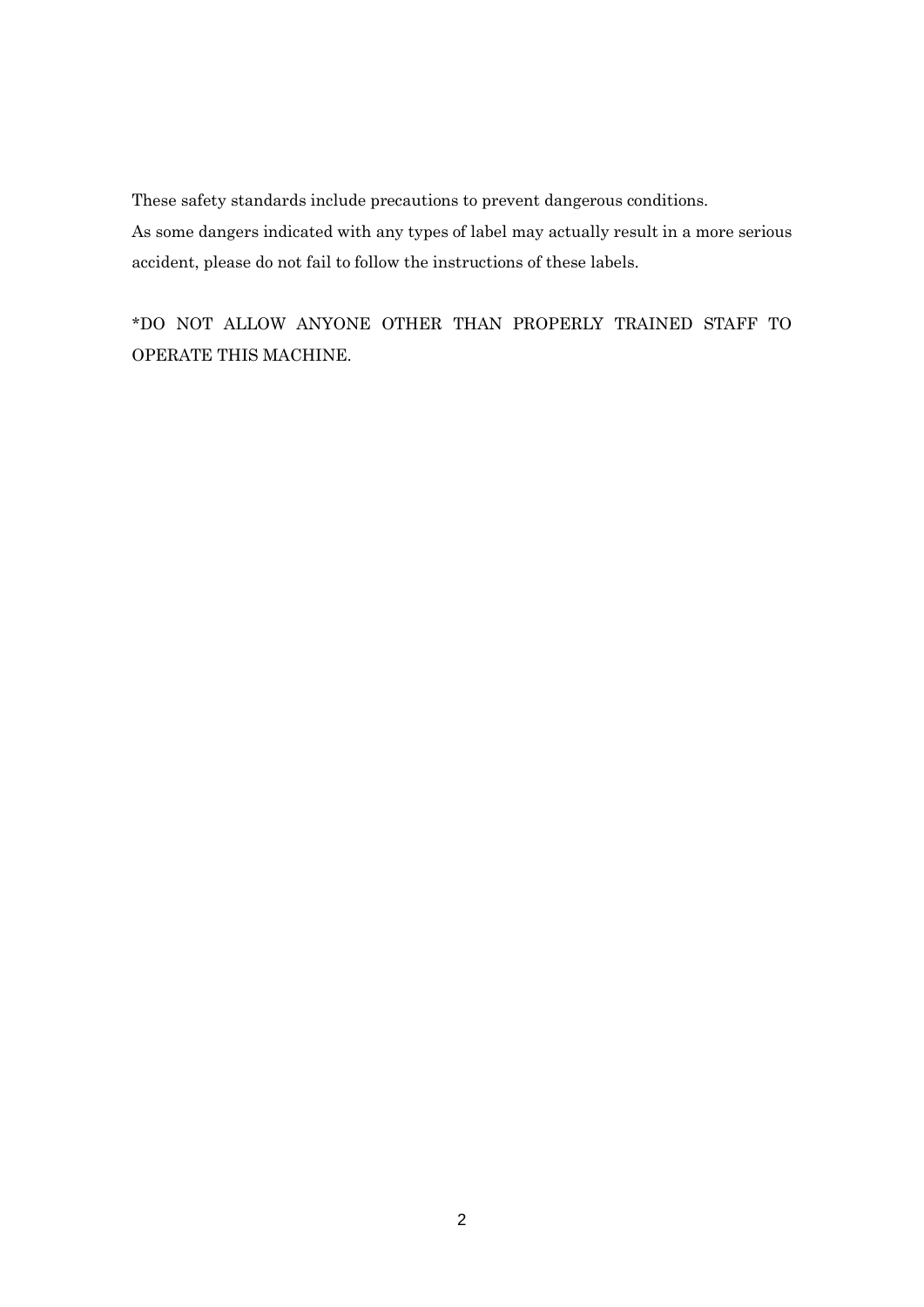# Contents

| 1. |                                                                                                                                                                                                                                                                                                                                                                                                                                                                   | 4              |
|----|-------------------------------------------------------------------------------------------------------------------------------------------------------------------------------------------------------------------------------------------------------------------------------------------------------------------------------------------------------------------------------------------------------------------------------------------------------------------|----------------|
| 2. |                                                                                                                                                                                                                                                                                                                                                                                                                                                                   | 6              |
| 3. | $\label{eq:nonrel} \text{Installation}\text{~~}\cdots\text{~~} \cdots\text{~~} \cdots\text{~~} \cdots\text{~~} \cdots\text{~~} \cdots\text{~~} \cdots\text{~~} \cdots\text{~~} \cdots\text{~~} \cdots\text{~~} \cdots\text{~~} \cdots\text{~~} \cdots\text{~~} \cdots\text{~~} \cdots\text{~~} \cdots\text{~~} \cdots\text{~~} \cdots\text{~~} \cdots\text{~~} \cdots\text{~~} \cdots\text{~~} \cdots\text{~~} \cdots\text{~~} \cdots\text{~~} \cdots\text{~~} \$ | 6              |
| 4. |                                                                                                                                                                                                                                                                                                                                                                                                                                                                   | $\overline{7}$ |
| 5. |                                                                                                                                                                                                                                                                                                                                                                                                                                                                   | $\overline{7}$ |
| 6. |                                                                                                                                                                                                                                                                                                                                                                                                                                                                   | 8              |
| 7. |                                                                                                                                                                                                                                                                                                                                                                                                                                                                   | 8              |
| 8. |                                                                                                                                                                                                                                                                                                                                                                                                                                                                   | 8              |
| 9. |                                                                                                                                                                                                                                                                                                                                                                                                                                                                   | 9              |
|    |                                                                                                                                                                                                                                                                                                                                                                                                                                                                   | 9              |
|    | 11. On Stop $\cdots$ $\cdots$ $\cdots$ $\cdots$ $\cdots$ $\cdots$ $\cdots$ $\cdots$ $\cdots$ $\cdots$ $\cdots$ $\cdots$ $\cdots$ $\cdots$ $\cdots$ $\cdots$ $\cdots$ $\cdots$ $\cdots$ $\cdots$ $\cdots$ $\cdots$ $\cdots$ $\cdots$ $\cdots$ $\cdots$ $\cdots$ $\cdots$ $\cdots$ $\cdots$ $\cdots$ $\cdots$ $\cdots$ $\cdots$ $\cdots$                                                                                                                            | 9              |
|    |                                                                                                                                                                                                                                                                                                                                                                                                                                                                   | 10             |
|    |                                                                                                                                                                                                                                                                                                                                                                                                                                                                   | 11             |
|    |                                                                                                                                                                                                                                                                                                                                                                                                                                                                   | 11             |
|    | 15. Inspection Points and Consumable Parts                                                                                                                                                                                                                                                                                                                                                                                                                        | 12             |
|    |                                                                                                                                                                                                                                                                                                                                                                                                                                                                   | 13             |
|    |                                                                                                                                                                                                                                                                                                                                                                                                                                                                   | 14             |
|    |                                                                                                                                                                                                                                                                                                                                                                                                                                                                   | 15             |
|    |                                                                                                                                                                                                                                                                                                                                                                                                                                                                   | 16             |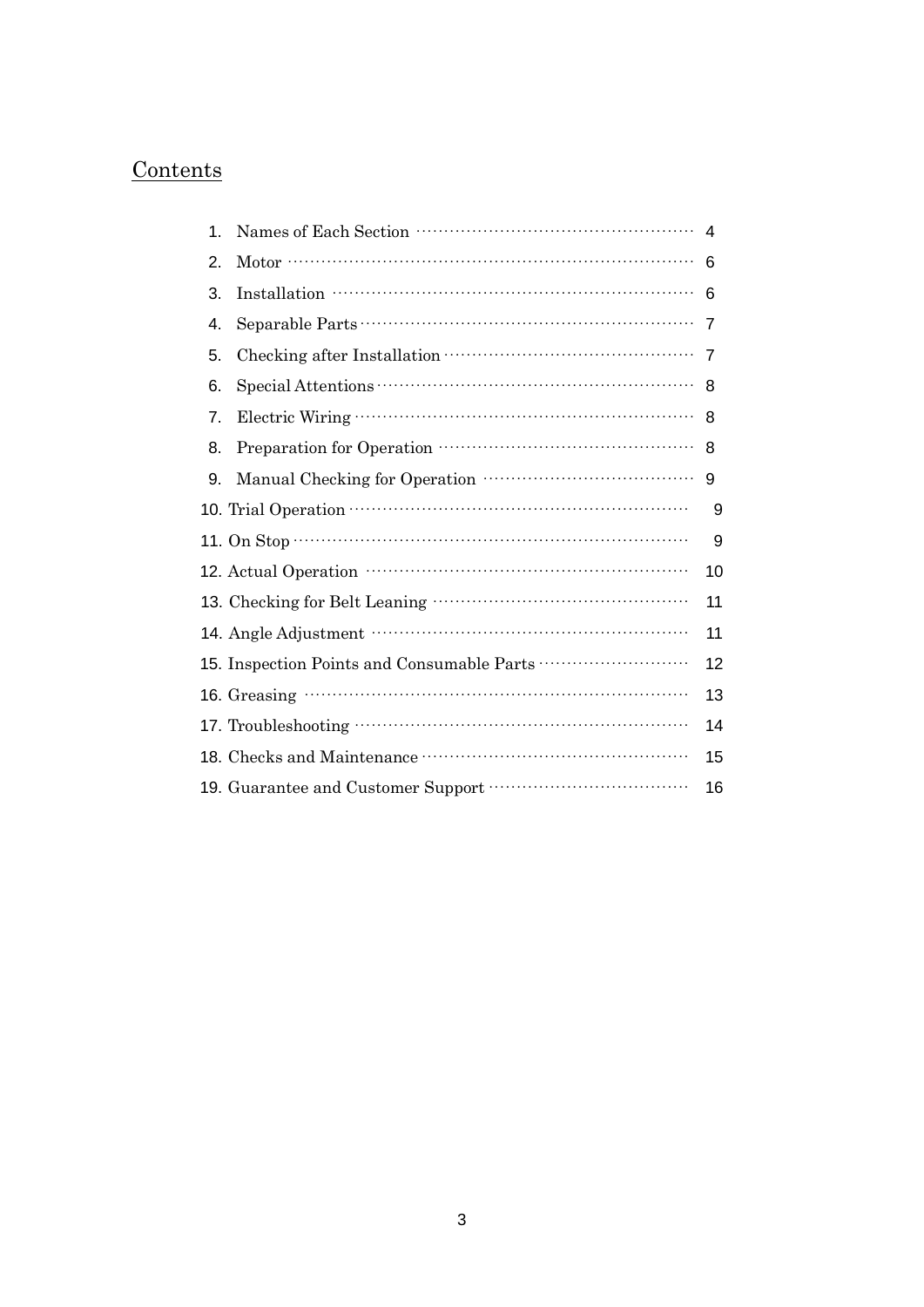# 1. Names of Each Section

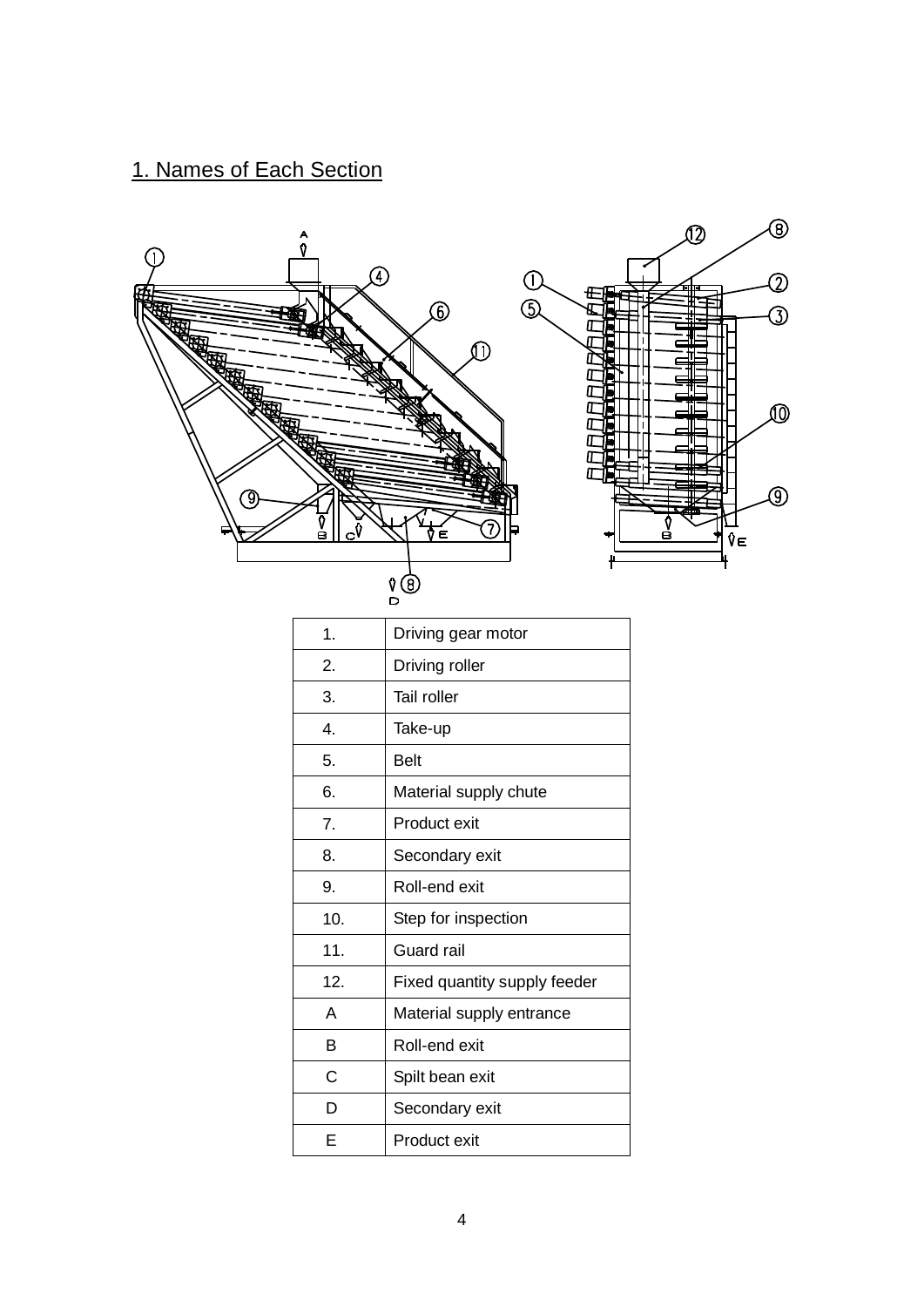

| 1.  | Material feeding hopper            |
|-----|------------------------------------|
| 2.  | Aluminum frame                     |
| 3.  | Breaker rubber                     |
| 4.  | Separator rubber                   |
| 5.  | Guide metal (207)                  |
| 6.  | Centering roller                   |
| 7.  | Damper for product exit adjustment |
| 8.  | Motor                              |
| 9.  | Coupling                           |
| 10. | Return roller                      |
| 11. | Lift-preventing roller             |
| 12. | Bean guiding rubber                |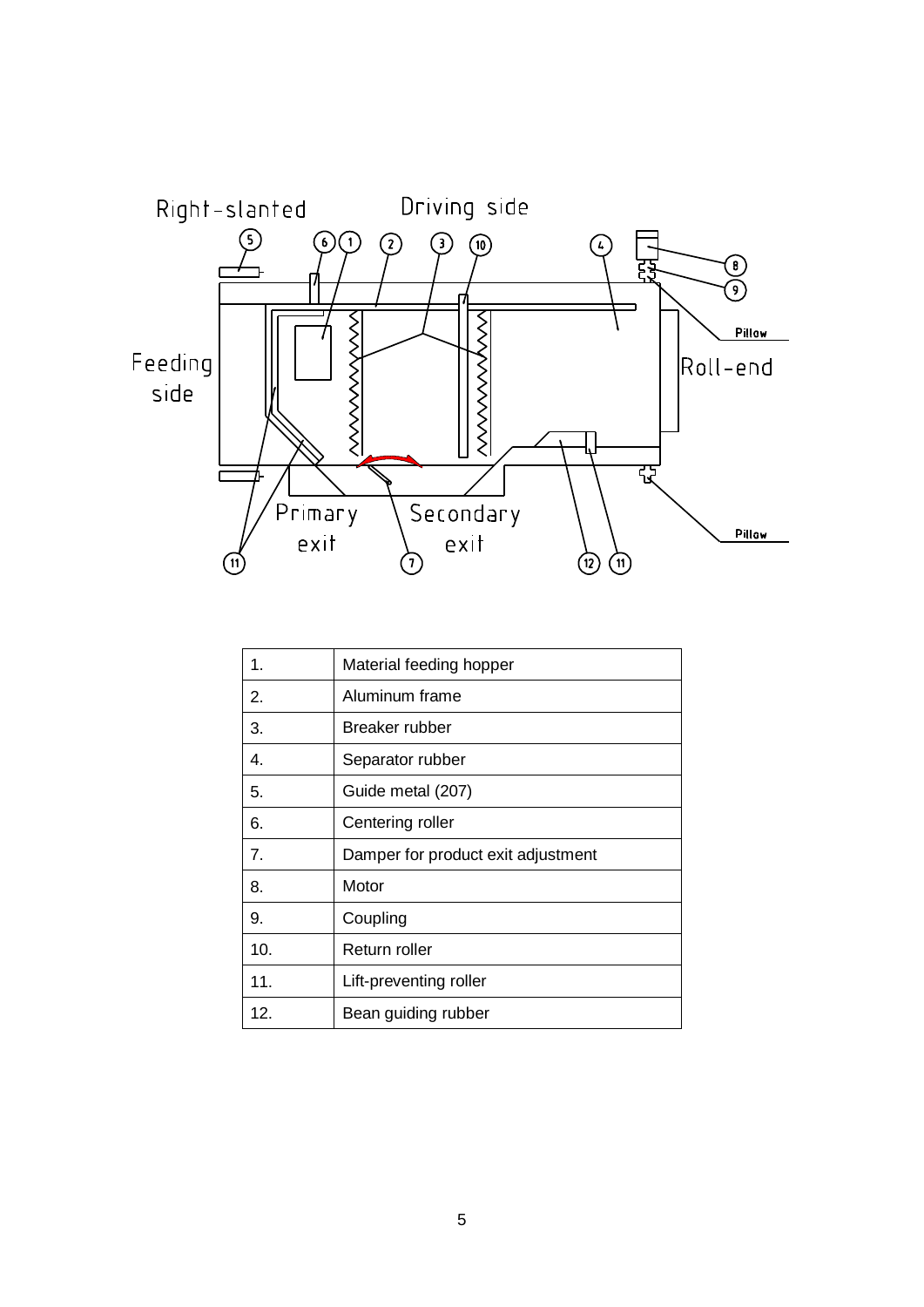### 2. Motor

Geared motor for slant type (RS type)

| # of roll decks | Electric capacity | # of motors |
|-----------------|-------------------|-------------|
| 2               | $0.4$ kW x 2      |             |
| 4               | $0.4$ kW x 4      |             |
| 6               | $0.4$ kW x 6      |             |
| 8               | $0.4kW \times 8$  |             |
| 10              | $0.4$ kW x 10     |             |
| 12              | $0.4$ kW x 12     |             |

Geared motor for upright type (RST type)

|              | 1/30<br>0.4 kW        |
|--------------|-----------------------|
| One per deck | $0.4 \text{ kW}$ 1/30 |

Ex.) RST-6  $(L/R)$  => Use 6 motors

#### 3. Installation

1) The floor must be so structured that it can bear the weight of the machine. Do not fasten the machine with anchor bolts etc. so as to adjust the angle.

(Contact Harada Sangyo Co.Ltd. if you do not have a bottom mount.)

2) Level the bottom mount with a liner etc. and attach it firmly to the floor with anchor bolts. (Use the attached parts provided by Harada Sangyo.)

3) For chute piping, do not fasten each exit and other chutes since the angle adjustment for piping is required with observing the product shape and its separation state.

4) Make sure that the screw for angle adjustment is inserted correctly.

5) Note that the machine with more than 8 decks will be delivered in multiple separate sections for the convenience of transportation. Fit the connecting sections accurately when assembling. (Fitting points are marked accordingly.)

6) Fasten the motor to the main frame using bolts. Refer to Figure 1.

Attention 1: Fasten the motor so that misalignment of the coupling (in horizontal or vertical direction) does not occur.

Attention 2: Misalignment of the coupling may cause the motor to move in horizontal or vertical direction, so fix the motor so that the motor and the core of the shaft are in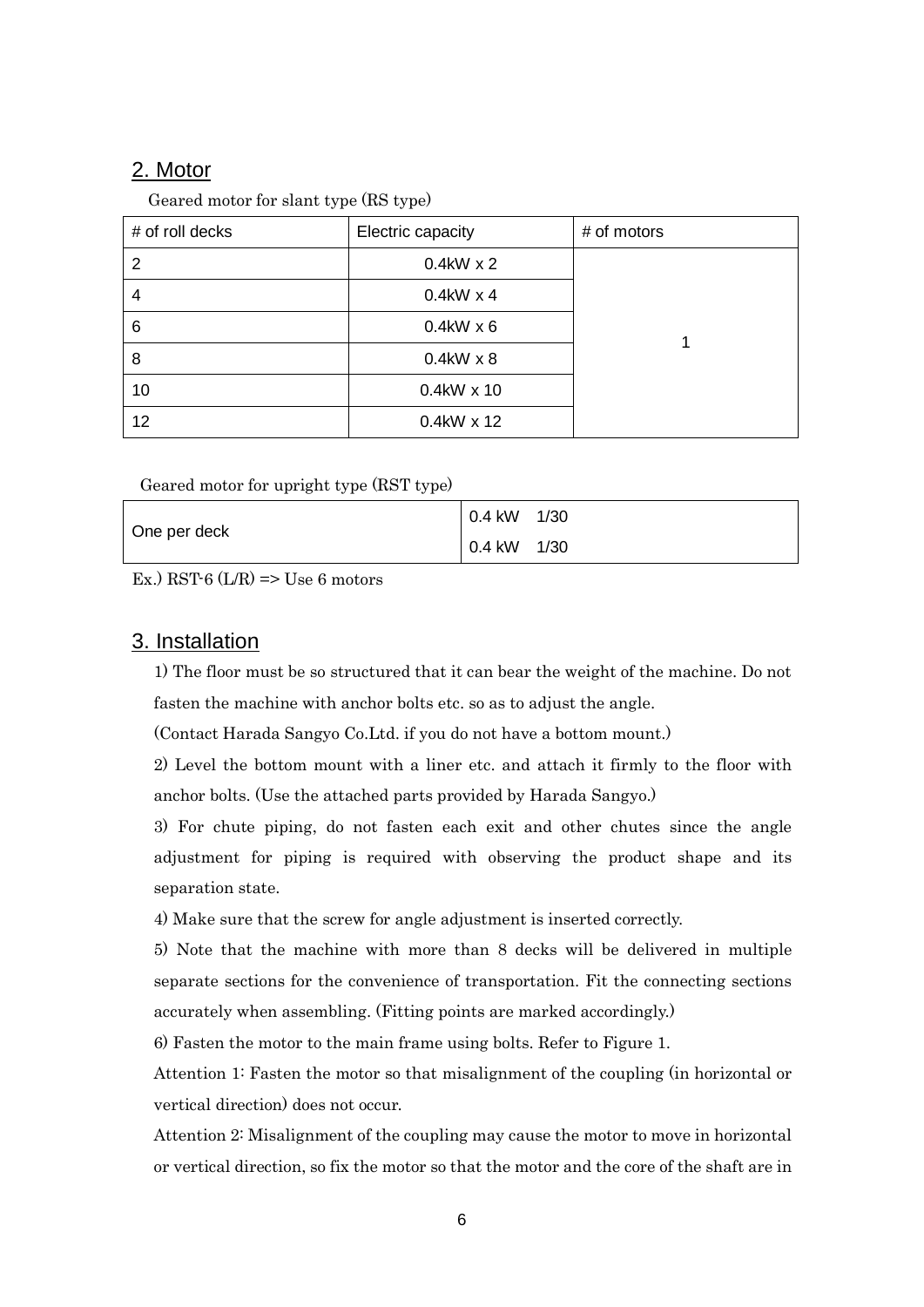accord with each other.

7) Install the machine with a hoisting device. Use wire with the thickness more than 12mm. Lifting angle must be more than 60 degrees.

- 8) Make enough room for electric wiring since angle adjustment is needed.
- 9) For installation, attach each section and part correctly.



| 4. Separable Parts |
|--------------------|
|--------------------|

| No. | Separable Part                 | RST type        | RS type         |
|-----|--------------------------------|-----------------|-----------------|
|     | Product chute                  | Left 1, Right 1 |                 |
| 2   | Material supply hopper         |                 |                 |
| 3   | Material supply chute          |                 |                 |
| 4   | Material supply feeding chute  |                 |                 |
| 5   | Bean spilling prevention skirt |                 | 1               |
| 6   |                                | Depend on model | Depend on model |
|     | Bean bouncing prevention board | and # of decks  | and # of decks  |

## 5. Checking after Installation

- 1) Make sure that each section is correctly attached.
- 2) Check if the bolts on every part are not loose.
- 3) Make sure that no other machines is in contact with this separator.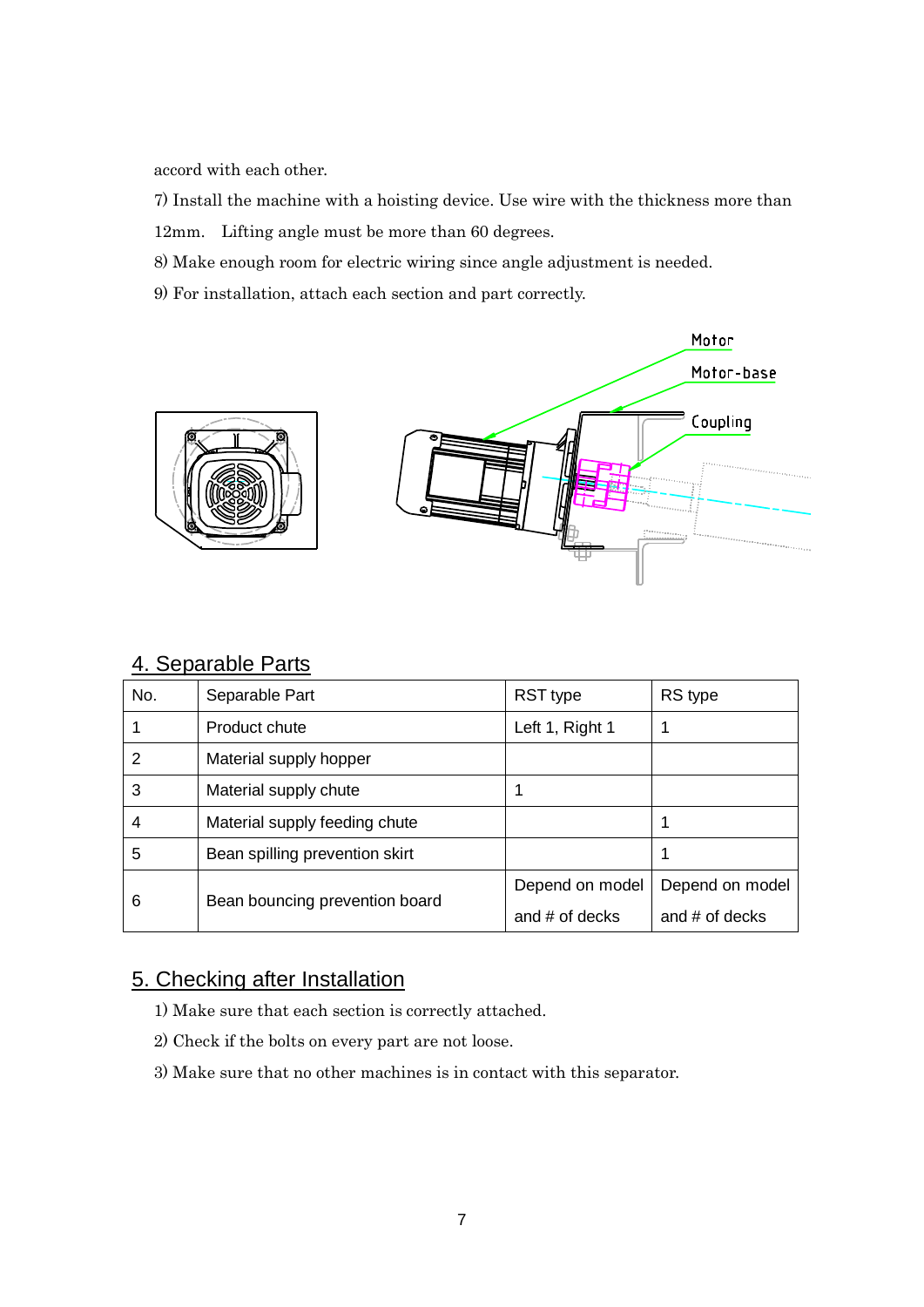### 6. Special Attentions

1) Make enough room for angle adjustment and other actions.

2) There is a danger that you may be caught in the machine during operation. Never touch any rotating parts.

3) Stop the machine first before getting rid of any foreign substances stuck between the shaft and belt.

4) Electric wiring work must be done by a qualified electrician.

5) Make sure that electric wiring work has been done in such a way to allow for angle adjustment.

### 7. Electric Wiring

1) When the machine is not completely visible from the operator's spot, an operating warning device should be set up for safety.

2) Be sure to ground the machine in order to prevent electric shock accidents.

3) Electric work must be done by a qualified electrician.

4) Connect the machine to a proper power supply which satisfies the specifications of the machine.

5) Maintenance or inspection work must be done by an expert.

6) When performing maintenance, inspection or repair work on the machine, shut down the higher level breaker in order to ensure the power is cut off.

7) Terminals should be refastened at regular intervals.

### 8. Preparation for Operation

1) Make sure that the bolts on every section are not loose.

2) For the machine with a variable speed motor, make sure that oil is filled (speed change section/decelerating section). For a geared motor, oil is pre-filled by the manufacturer.

3) Make sure that no foreign substance is inside or on the surface of the belt.

4) Make sure that electric wiring etc. is done correctly.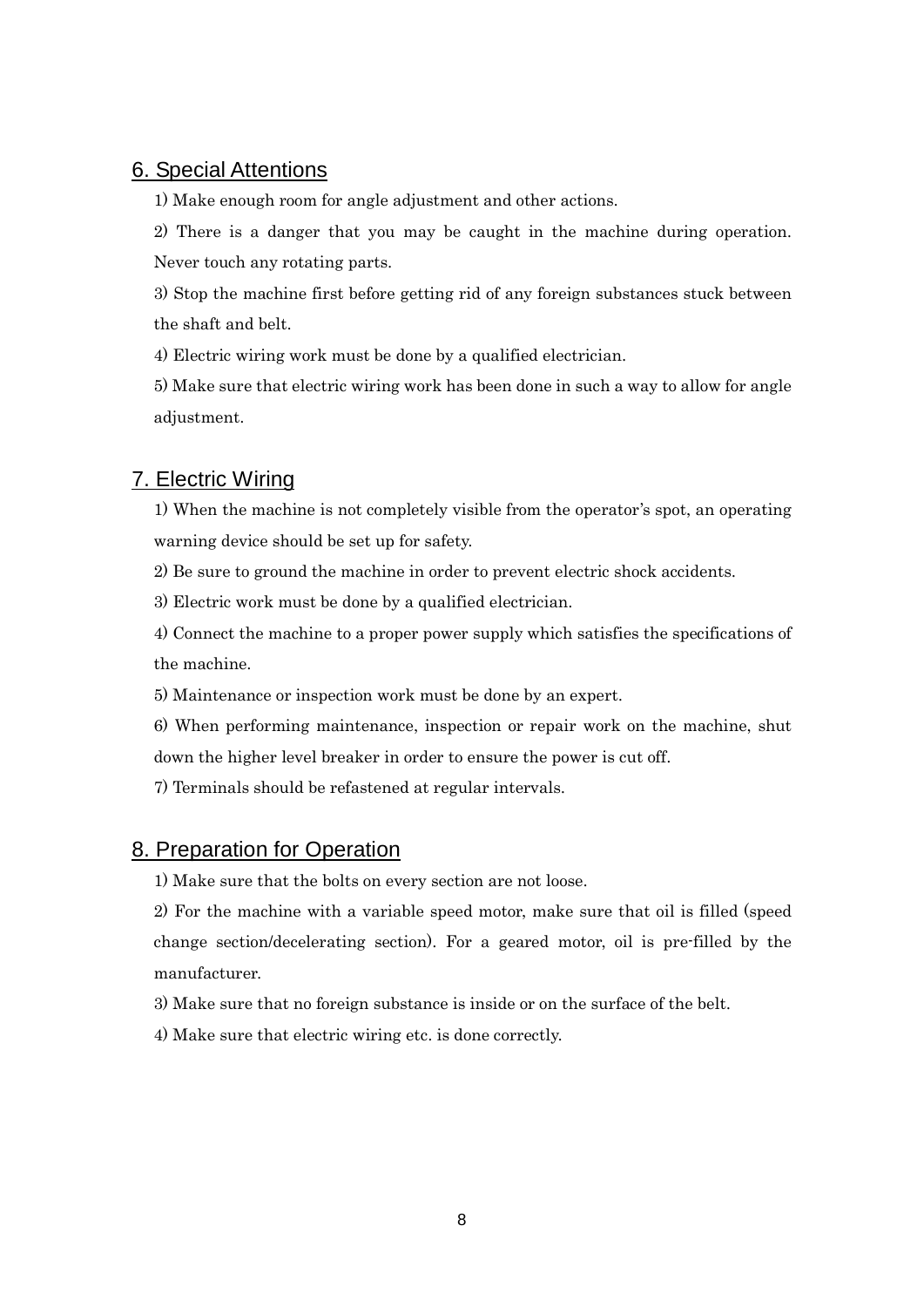## 9. Manual Checking for Operation

1) Check the rotating direction of the motor by using the arrow label. Stop the motor immediately if the direction is wrong because it may cause damage to the motor. (The belt is adjusted only for the correct direction.)

- 2) Check the position of the rubber belt. (It is adjusted on delivery.)
- 3) Adjust each supply chute to fully open position.

## 10. Trial Operation

- 1) Adjust the supply chute adjustment board on each deck.
- 2) Adjust the product exit damper if the machine has the secondary product exit.
- 3) Use the machine with usual number of motor rotations (shaft rotations) of 67 70.

## 11. On Stop

1) Stop the machine after making sure that any raw materials are not left.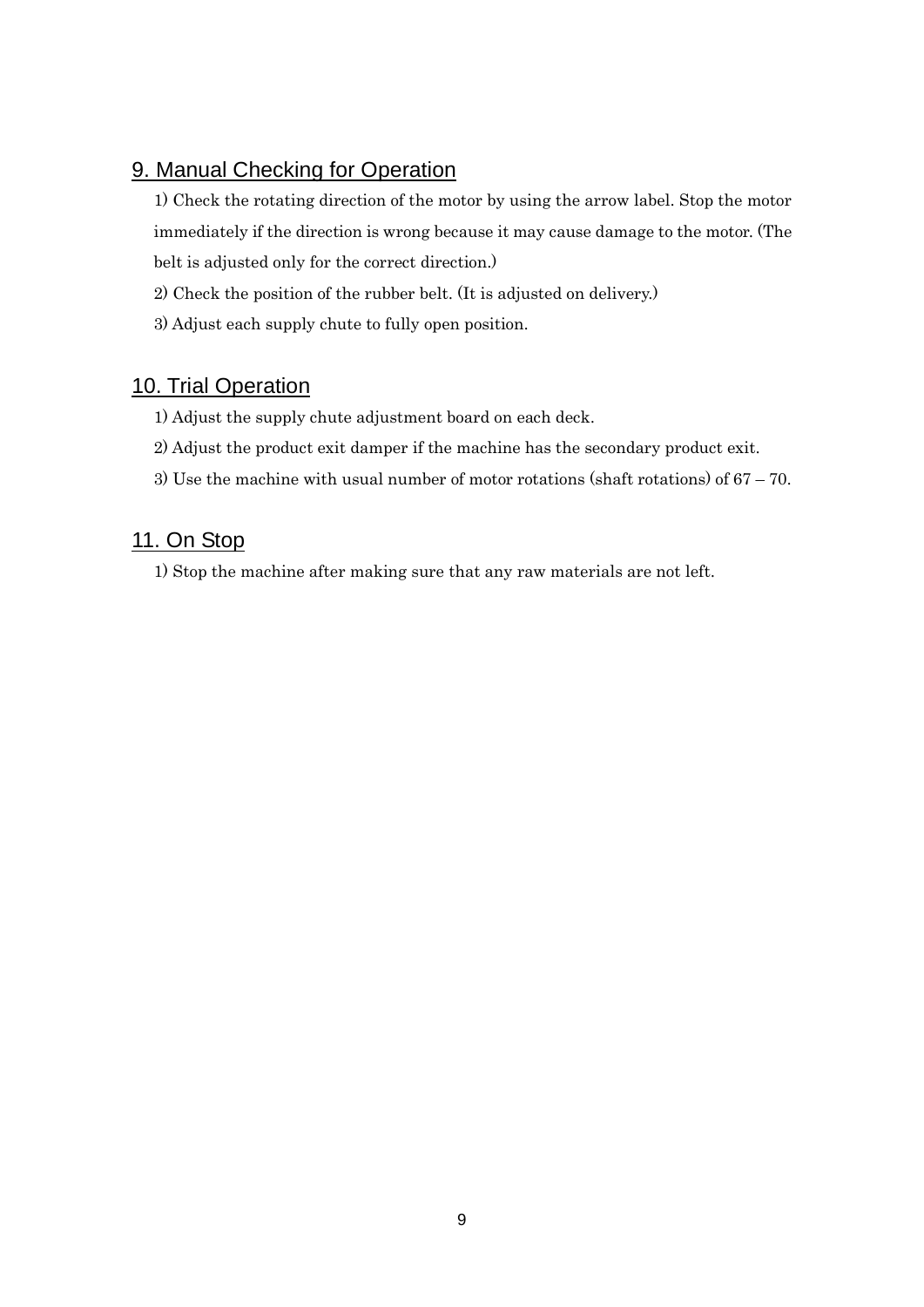## 12. Actual Operation

1) Supply the raw materials after making sure that it is not in abnormal state inside and on the surface of the belt, and on each deck.

2) For raw material supply during operation, check the product condition by feeding the raw material with one-third of the capacity.

3) In usual case, start the separation with the mount set horizontal. The product is normally separated as shown in the following list.



|                | Supply entrance                                                                    |
|----------------|------------------------------------------------------------------------------------|
| -2             | Almost orbicular round grains                                                      |
| 3              | Round grains, flattened grains                                                     |
| $\overline{4}$ | Flat grains not separated in 3, foreign substances, cracked grains, corns, stones, |
|                | stalks, and etc.                                                                   |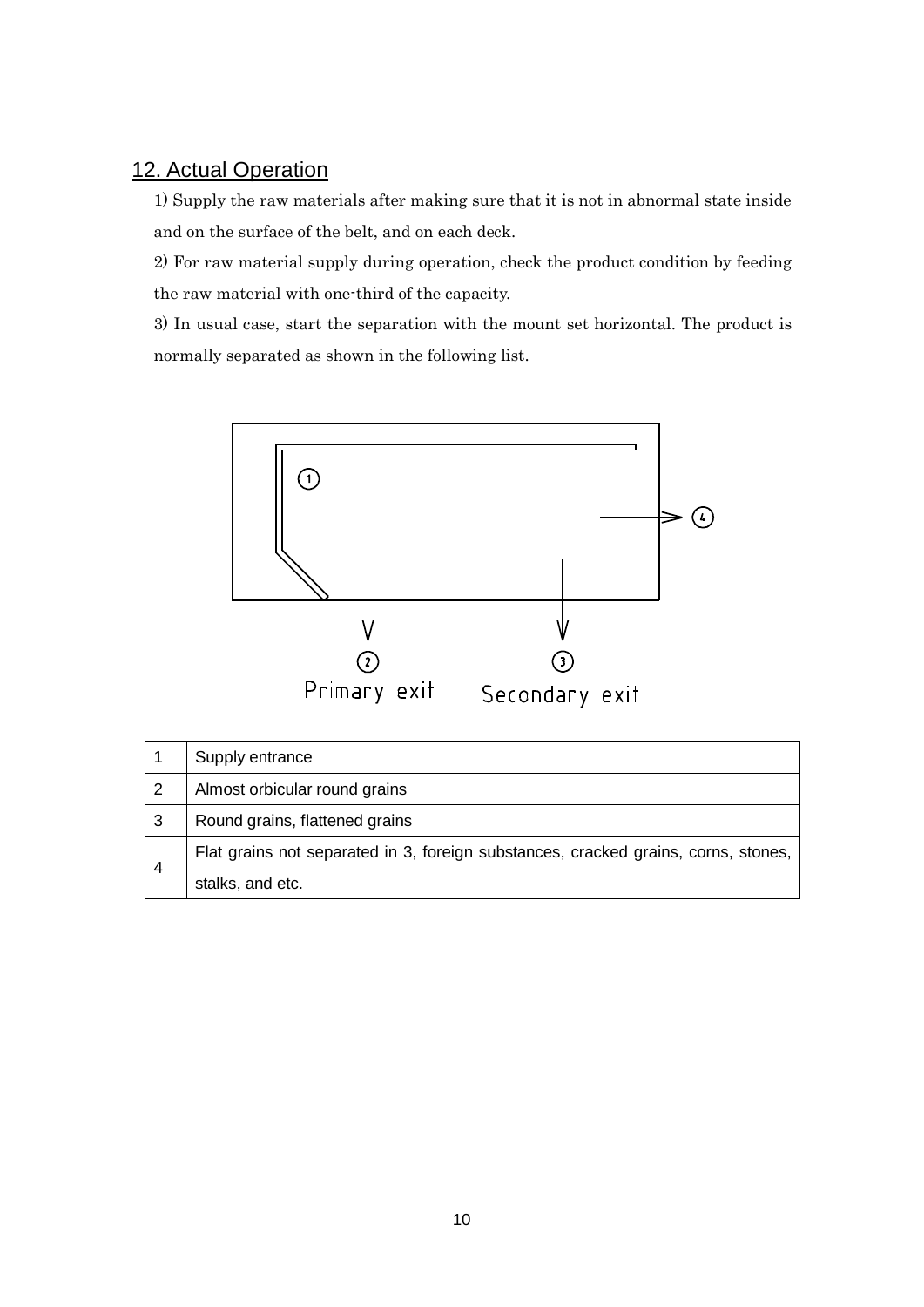#### 13. Checking for Belt Leaning

1) Start the machine to check if the belt is not leaning to one side for each deck.

#### 2) Adjustment

If the belt is leaning to one side, strain the take-up unit on the leaned side little by little (To strain the belt, turn clockwise to the bolt head of the take-up unit. Turn left to loosen. Do not strain too much at a time.).

3) Belt leaning should be adjusted slowly until it is level because the belt is quite wide.

4) Do not strain the belt too much. (Too much strain on either side or both sides may cause meandering flow or breaking the shaft.)

5) Adjusting the belt leaning and belt strain is performed during operation. This work should be done by well-trained personnel who have been trained under Harada Sangyo. Failing to follow this can cause damage to the machine or injury to the worker.

#### 14. Angle Adjustment

1) Increase the angle gradually while checking the separating condition.

2) If you increase the angle excessively, foreign substances may mix in the product grains.

3) Use the provided jack for angle adjustment.

4) Do not raise the machine more than 100mm in angle adjustment.

5) Angle adjustment must be done carefully and little by little since it may cause a toppling down. Use an attached square screw and fasten the screw firmly and properly.

6) When you use a jack to perform an angle adjustment, gaps are formed between sections. Do not put your hands or feet in such gaps, which may cause injuries.

7) Angle adjustment: Use the attached fixing bracket to fix the machine during the adjustment. Be careful not to put your hands or feet between the mount and the machine, which may cause serious injuries.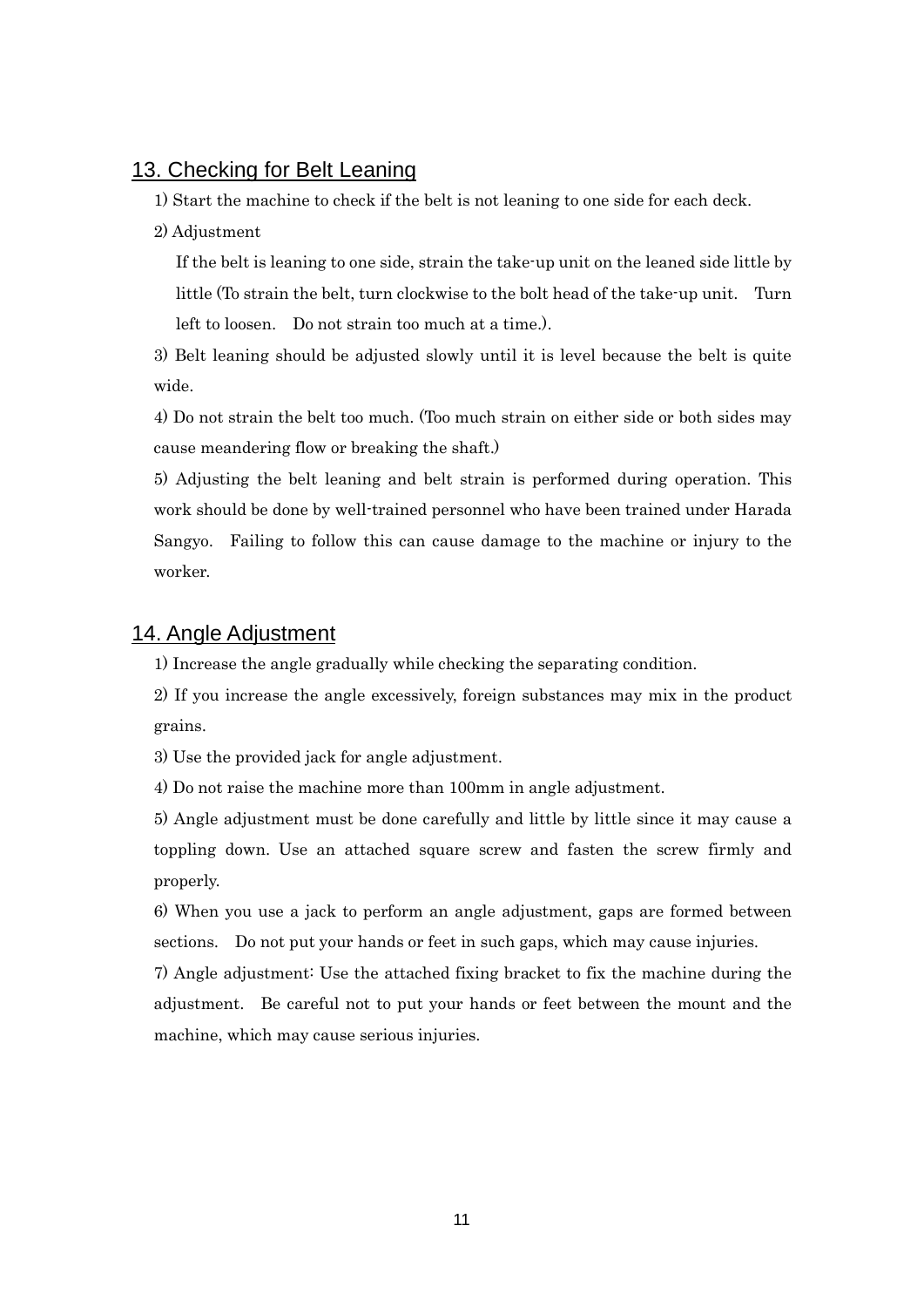### 15. Inspection Points and Consumable Parts

#### Rubber belt

1) Replace the belt if any crack or damage is found on it.

2) When you leave the machine unused for a long time, the belt might firm up wrongly and become unusable. Do idling regularly.

※ If you leave the machine unused for a long time or if you have found any damage parts, contact Harada Sangyo.

※ If you have found any cracks, looseness, or other damage on the shaft, contact Harada Sangyo.

※ If you heard or found unusual noise or malrotation in bearings, guide metals, pillows, Centering roller, Return roller, or motor bearings, contact Harada Sangyo.

※ Particularly, watch carefully if the Centering roller and Return roller etc. are working properly during operation.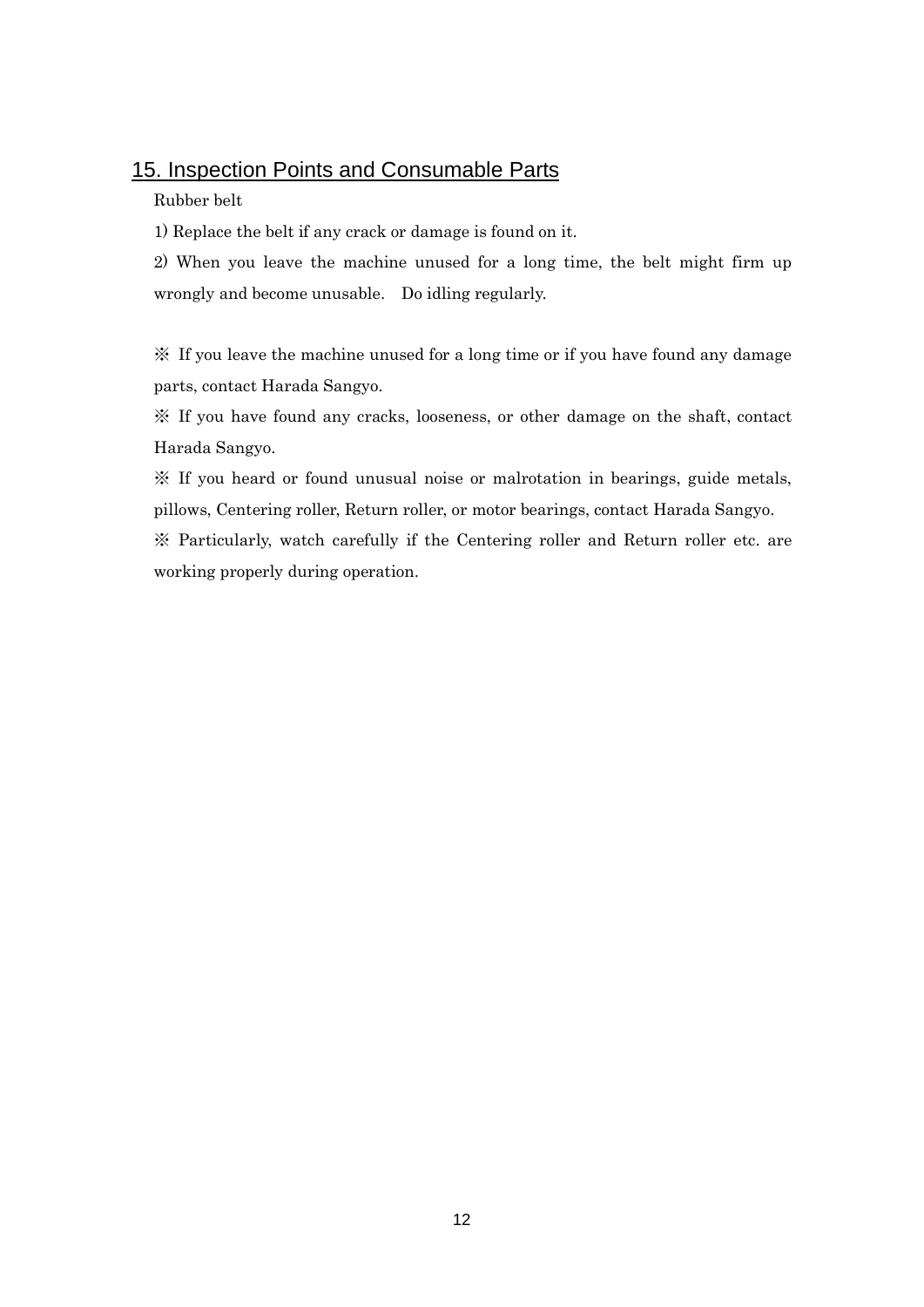# 16. Greasing

Apply grease on the bearings. Refer to Table 1 and 2.

Table 1: Greasing Intervals

| Interval            |             |          |                  |  |
|---------------------|-------------|----------|------------------|--|
| Bearing temperature | Environment |          |                  |  |
| during operation    |             |          | extremely dusty, |  |
| $C^{\circ}$ (F°)    | Clean       | dusty    | wet, and humid   |  |
| Less than $50(122)$ | 1 year      | 3 months | 1 month          |  |
| 70 (158)            | 6 months    | 1 month  | 2 weeks          |  |
| 100 (212)           | 1 month     | 1 week   | week             |  |

#### Table 2: Grease to be Used

| Category             | Grease to be Used |                    | Temperature Range C°(F°) |                    |  |
|----------------------|-------------------|--------------------|--------------------------|--------------------|--|
| <b>Silver Grease</b> | Shell             | Alvania Grease 3   | $-10(+14)$               | $+80(+176)$        |  |
| For General Use      | Shell             | Alvania Grease 3   | $-16(+3.2)$              | $+100(+212)$       |  |
|                      |                   | normal             | temperature              |                    |  |
| Heat Proof HR4       | Yuken Kogyo       | Super Lube         | $+120(+248)$             |                    |  |
| Heat Proof HR5       | Yuken Kogyo       | Super Lube         | normal                   | temperature        |  |
|                      |                   |                    | $+200(+392)$             |                    |  |
| Cold Proof CR2A      | Shell             | AeroShell Grease 7 | $-40(-40)$               | normal temperature |  |
| For<br>Concentrated  | Shell             | Alvania EP 0       |                          |                    |  |
| Piping               |                   |                    | $-10(+14)$               | $+100(+212)$       |  |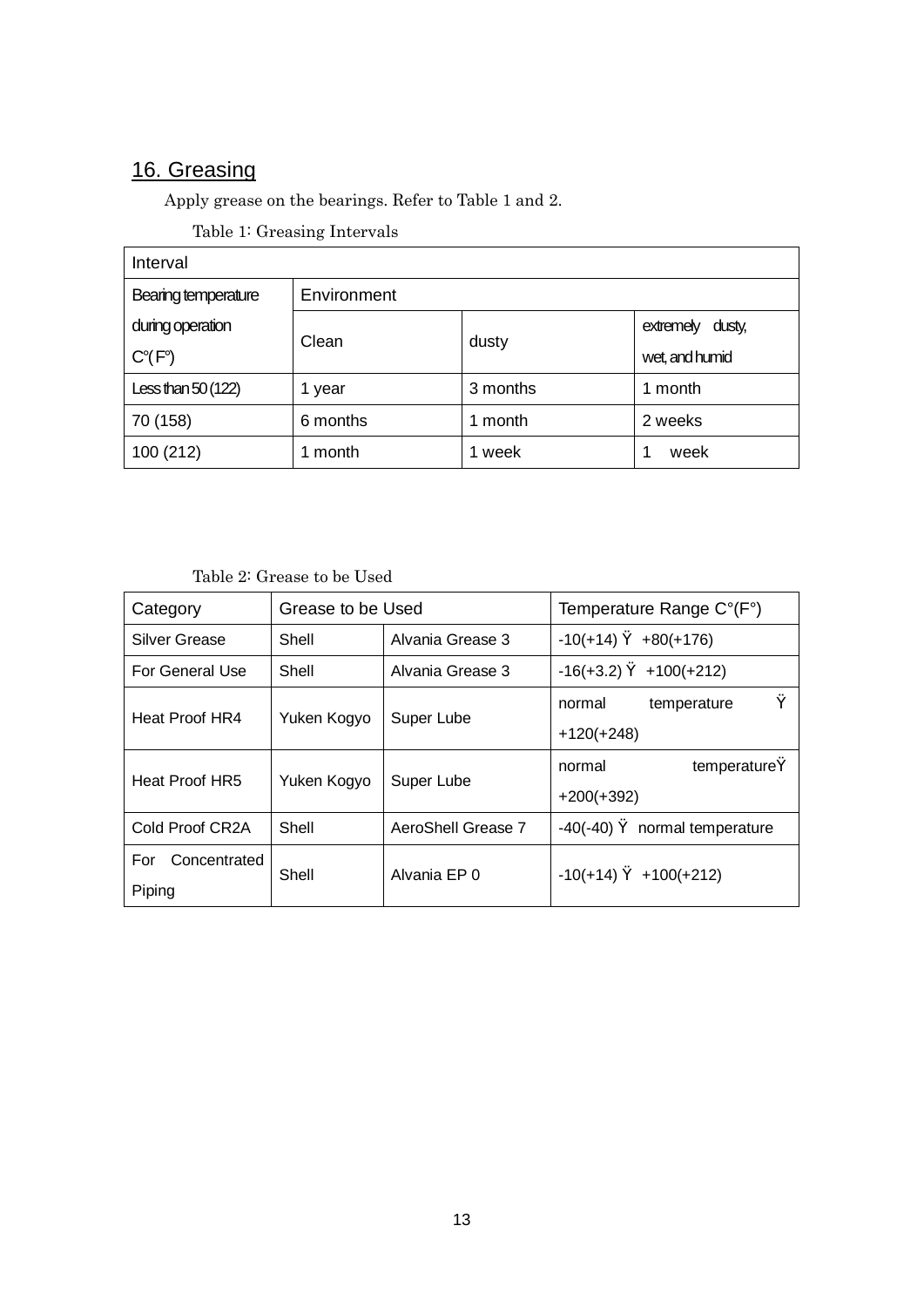# 17. Troubleshooting

| Location       | <b>Trouble Description</b>     | Cause                      | Action                        |
|----------------|--------------------------------|----------------------------|-------------------------------|
|                | 1) Motor does not start.       | 1-1) Motor is not wired.   | 1-1) Make sure that the       |
|                |                                | 1-2) Breaker is killed.    | is<br>motor<br>correctly      |
|                |                                |                            | wired.                        |
|                |                                |                            | 1-2) Reset the breaker.       |
|                |                                |                            |                               |
| 1. Motor       | 2) Rotation<br>speed<br>is     | 2-1)Inverter setting is    | 2-1) Raise the inverter       |
|                | slow.<br>(for<br>with<br>motor | too low.                   | setting.                      |
|                | inverter)                      |                            |                               |
|                | 3) Motor trips and does        | 3-1)Foreign substance      | 3-1)Remove<br>the             |
|                | not work.                      | is stuck in the rubber     | foreign substances.           |
|                |                                | which<br>belt,<br>prevents |                               |
|                |                                | belt rotation.             |                               |
|                | 1) Abnormal noise              | 1-1) Out of oil            | 1-1) Refill with oil.         |
| 2. Bearing     | 2) Does not work.              | 2-1) Worn down due to      | 2-1)Replace the part.         |
|                |                                | abrasion                   |                               |
| 3. Shaft       | 1) Cracks on shaft             | 1-1) Too much strain of    | 1-1) Replace the shaft.       |
|                |                                | rubber belt                | 1-2) Replace the shaft.       |
|                |                                | 1-2) Metal fatigue         |                               |
|                | 1) Product is mixed at         | 1-1)Cracks<br>the<br>on    | 1-1) Replace the rubber       |
|                | roll end.                      | separation surface         | belt.                         |
|                |                                | 1-2) Detachment of the     | Replace<br>$1-2)$<br>the      |
|                |                                | connecting parts due to    | rubber belt.                  |
|                |                                | abrasion.                  |                               |
| 4. Rubber belt | 2) Belt leaning                | 2-1) Belt leaning due to   | 2-1)Re-adjust the belt.       |
|                |                                | rubber stretch             | 2-2)Re-adjust the belt.       |
|                |                                | 2-2) Belt leaning due to   |                               |
|                |                                | too much strain of the     |                               |
|                |                                | take-up at one side.       |                               |
| Coupling       | 1) Abnormal noise              | 1-1) Bolts on the motor    | 1-1) Adjust it. $\frac{1}{2}$ |
|                |                                | mounting section are       |                               |
|                |                                | loose.                     |                               |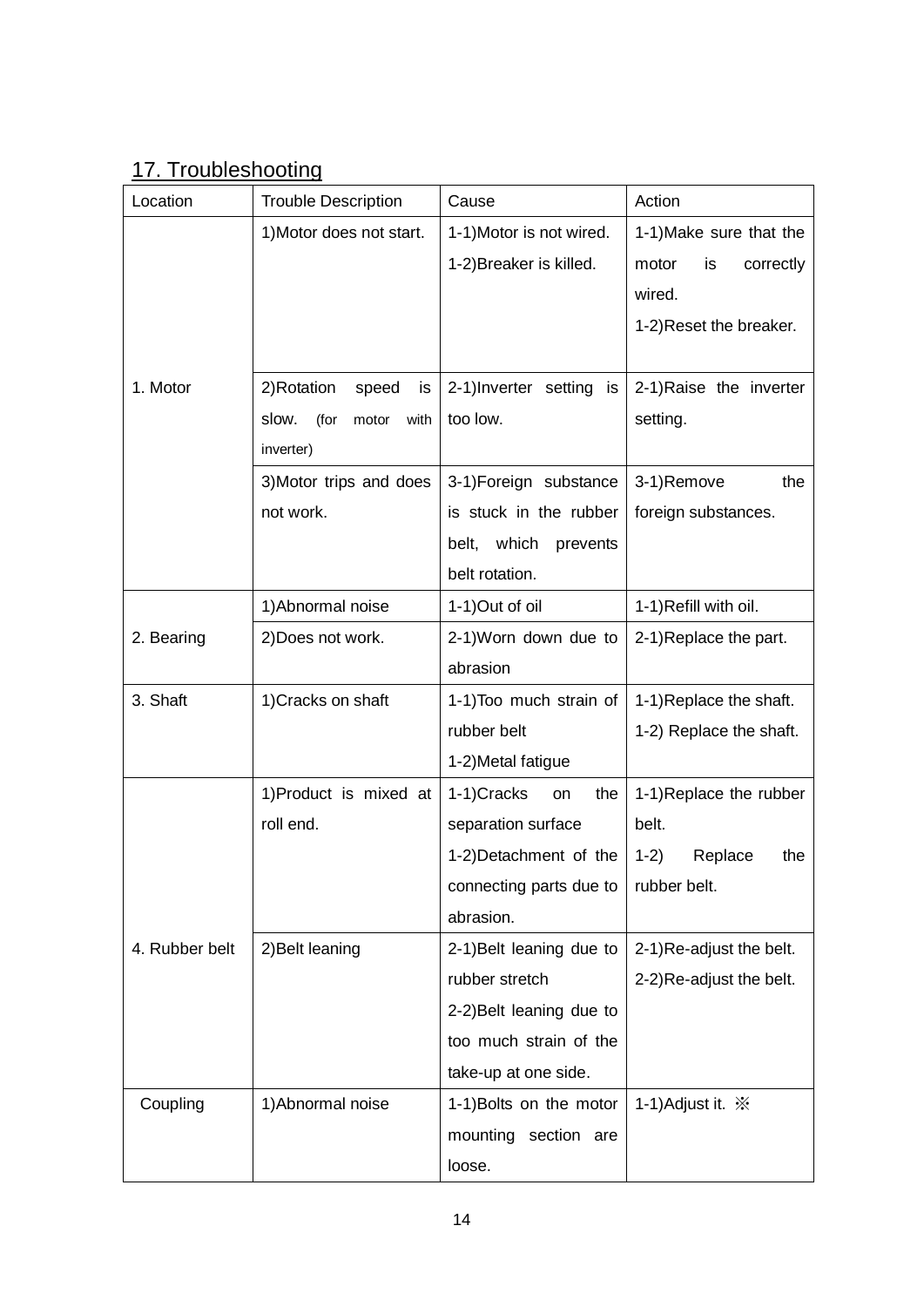- ※ If you hear an abnormal noise from the coupling section between the motor and the shaft, stop the machine and loosen the bolts on the motor mounting section and adjust it so that the motor and the core of the shaft are in accord with each other. Then refasten the bolts on the motor mounting section. If the abnormal noise does not stop when you start the machine again, repeat the above steps.
- ※※ For failure or trouble other than above mentioned, contact Harada Sangyo.

| Items for checking                  | Every Day | Bimonthly | Monthly | Every<br>three<br>months | Every six<br>months |
|-------------------------------------|-----------|-----------|---------|--------------------------|---------------------|
| Bolt looseness of the motor         |           |           |         |                          |                     |
| mounting section                    |           |           |         |                          |                     |
| Rubber belt leaning                 |           |           | ✓       |                          |                     |
| Abnormality or abnormal             | J         |           |         |                          |                     |
| noise on each bearing               |           |           |         |                          |                     |
| Bearing oil<br>feeding<br><b>on</b> |           |           |         |                          |                     |
| receiving side                      |           |           |         |                          |                     |
| feeding<br>Bearing oil<br><b>on</b> |           |           |         |                          |                     |
| driving side                        |           |           |         |                          |                     |
| Cracks on rubber belt               |           |           |         |                          |                     |
| Cracks on shaft                     |           |           |         |                          |                     |
| Electric current on motor           |           |           |         |                          |                     |

#### 18. Checks and Maintenance